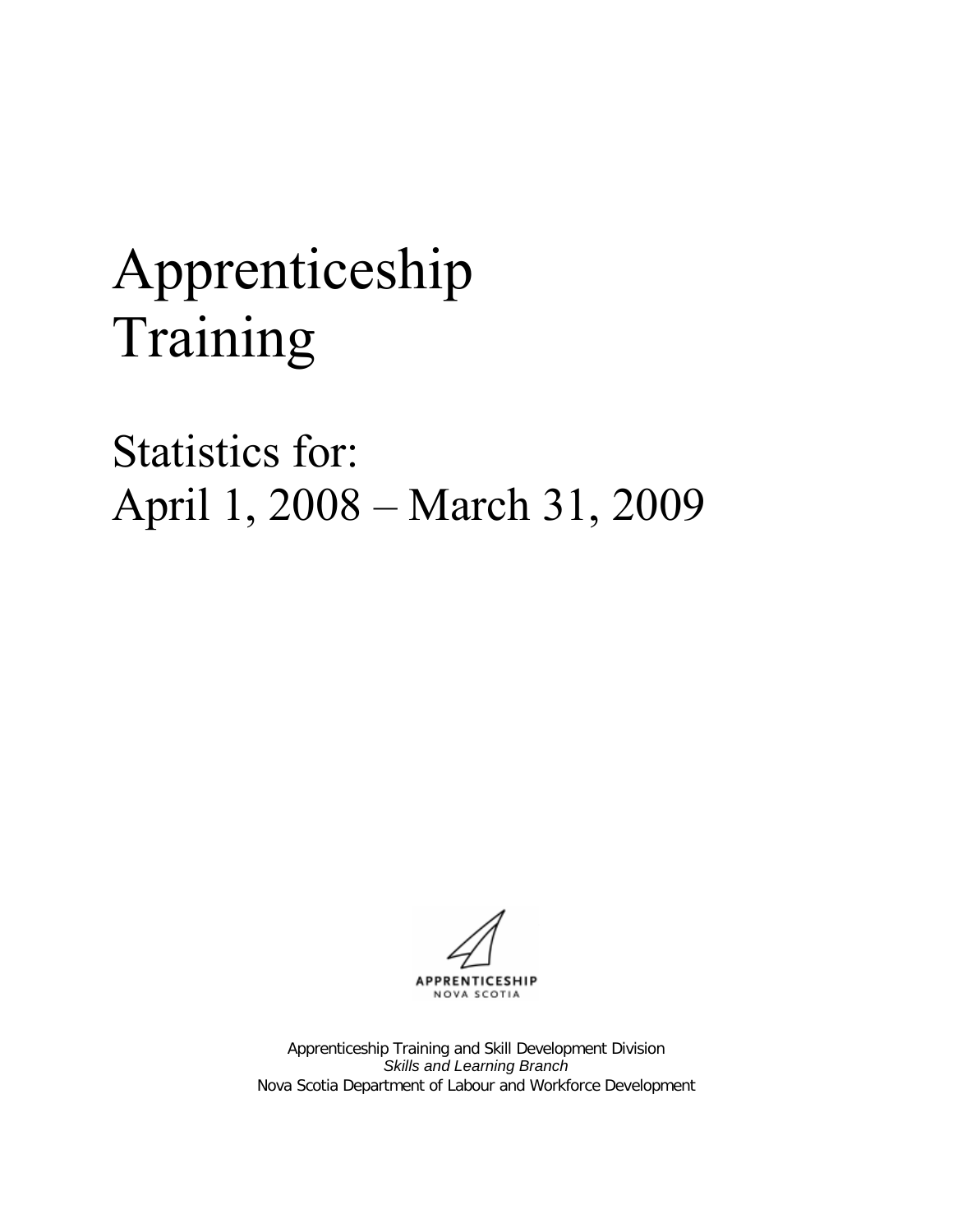## **Table of Contents**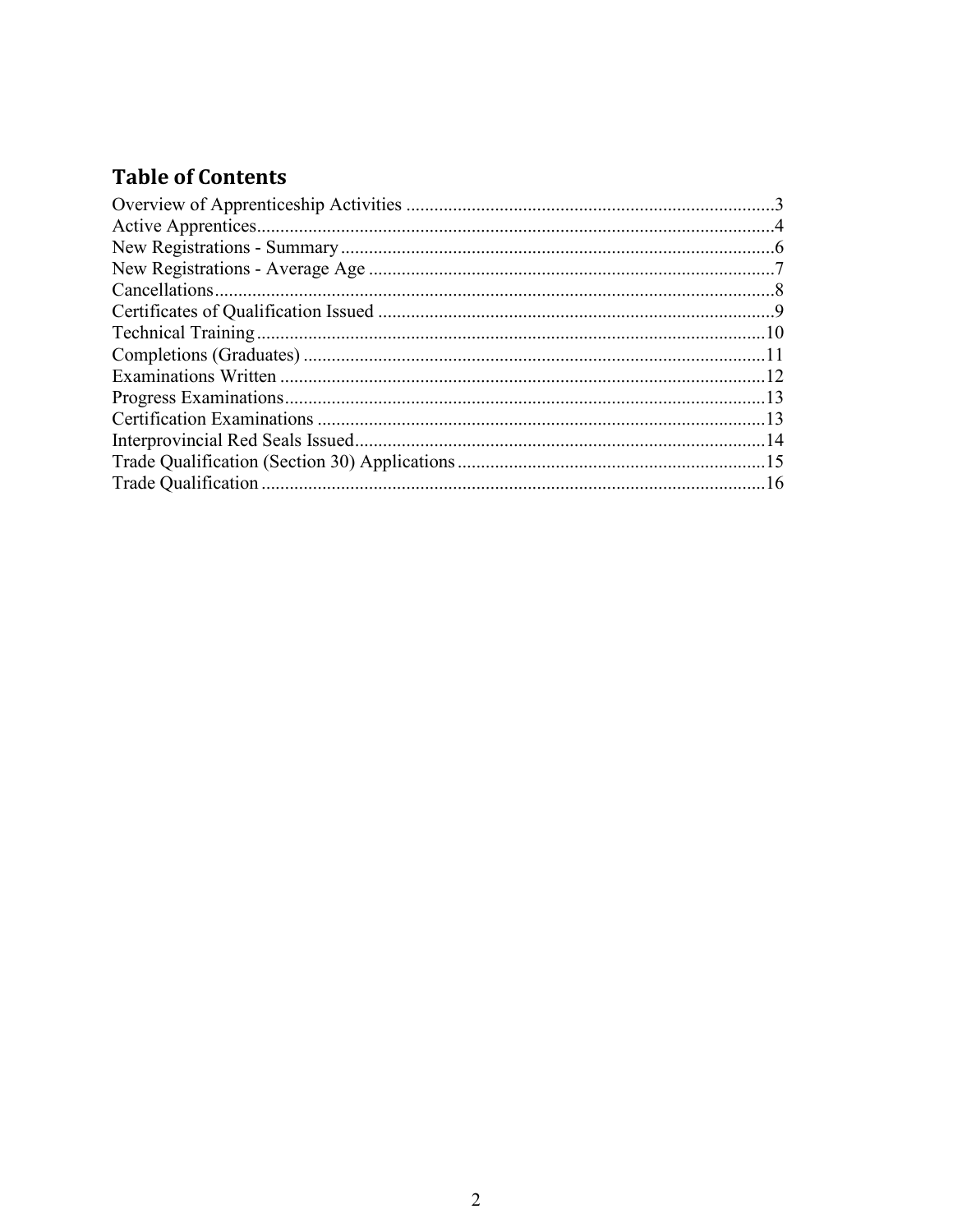# <span id="page-2-0"></span>**Overview of Apprenticeship Activities**

| <b>OVERVIEW OF APPRENTICESHIP ACTIVITIES 2008-2009</b> |              |  |  |  |  |
|--------------------------------------------------------|--------------|--|--|--|--|
| <b>Description</b>                                     | <b>Total</b> |  |  |  |  |
| <b>Active Apprentices</b>                              | 5044         |  |  |  |  |
| <b>Active Employers</b>                                | 2083         |  |  |  |  |
| New Registrations                                      |              |  |  |  |  |
| - New Registrations - Summary                          | 1509         |  |  |  |  |
| - New Registrations - Youth Program                    |              |  |  |  |  |
| - New Registrations - Average Age                      |              |  |  |  |  |
| <b>Cancellation of Apprenticeship Agreements</b>       | 593          |  |  |  |  |
| Certificates of Qualification Issued                   | 854          |  |  |  |  |
| Certificate Renewals                                   | 1970         |  |  |  |  |
| <b>Technical Training</b>                              | 2653         |  |  |  |  |
| Completions (Graduates)                                | 497          |  |  |  |  |
| <b>Examinations Written</b>                            |              |  |  |  |  |
| - Progress Examinations                                | 120          |  |  |  |  |
| - Certification Examinations                           | 1241         |  |  |  |  |
| - Practical Examinations                               | 34           |  |  |  |  |
| Interprovincial Red Seals Issued                       | 716          |  |  |  |  |
| Reinstatement of Apprenticeship Agreements             | 28           |  |  |  |  |
| Section 30 Applications Received                       | 342          |  |  |  |  |
| Section 30 Applications Processed                      | 337          |  |  |  |  |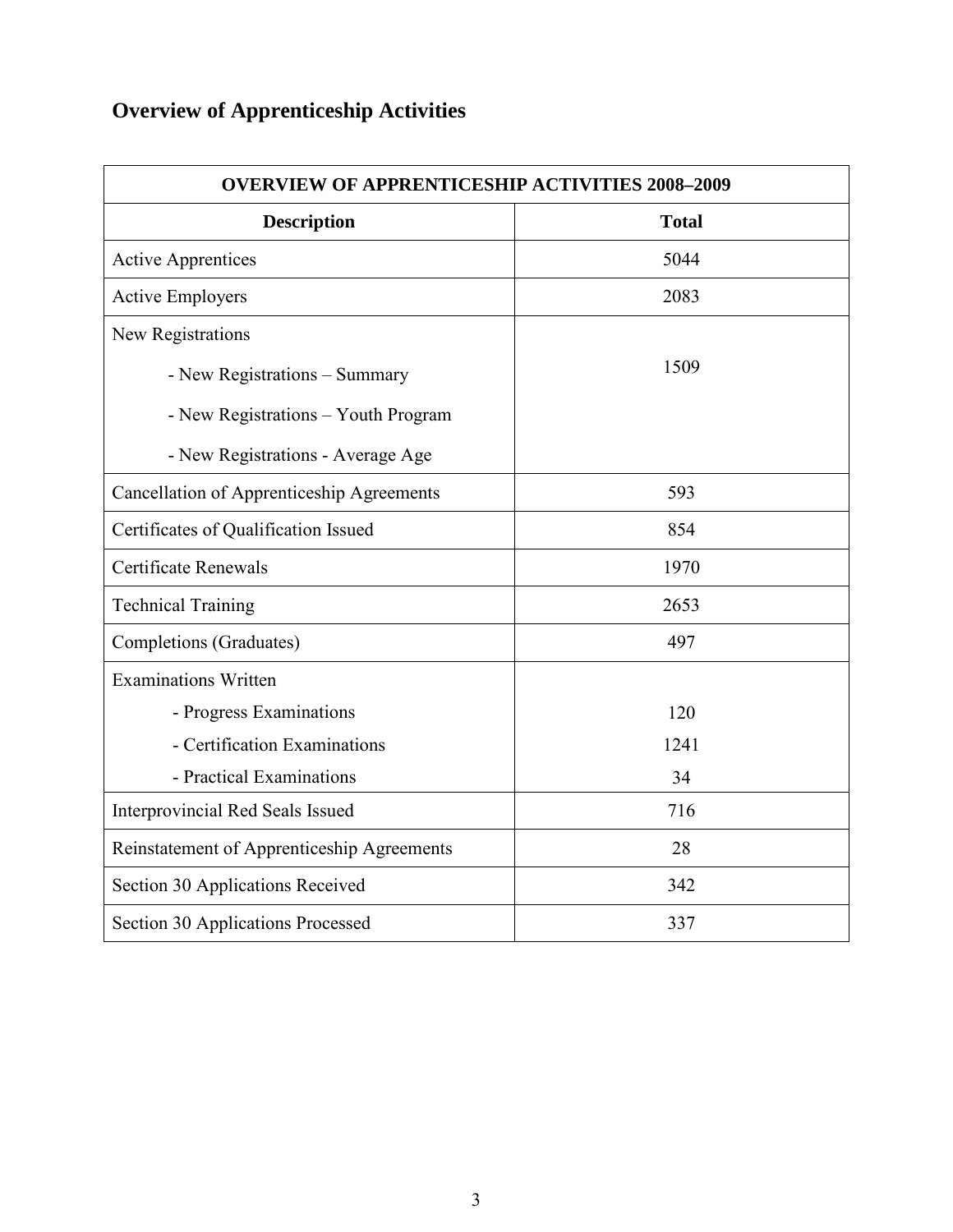# <span id="page-3-0"></span>**Active Apprentices**

| <b>OCCUPATION</b>                                                         | <b>TOTAL</b>   | # MALE           | $\frac{0}{0}$ | # FEMALE         | $\frac{0}{0}$    |
|---------------------------------------------------------------------------|----------------|------------------|---------------|------------------|------------------|
| <b>Agricultural Equipment Technician</b>                                  | 3              | 3                | 100           | $\boldsymbol{0}$ | $\boldsymbol{0}$ |
| <b>Automotive Service Technician</b>                                      | 569            | 553              | 97            | 16               | $\boldsymbol{0}$ |
| Automotive Service Technician - Front End<br>and Brakes                   | $\overline{2}$ | $\overline{2}$   | 100           | $\boldsymbol{0}$ | $\boldsymbol{0}$ |
| <b>Automotive Service Technician - Service</b><br><b>Station Mechanic</b> | 27             | 27               | 100           | $\boldsymbol{0}$ | $\theta$         |
| <b>Baker</b>                                                              | $\mathbf{1}$   | $\boldsymbol{0}$ | $\theta$      | $\mathbf{1}$     | $\boldsymbol{0}$ |
| Boatbuilder                                                               | 25             | 25               | 100           | $\boldsymbol{0}$ | $\boldsymbol{0}$ |
| Boilermaker                                                               | 69             | 66               | 96            | 3                | $\overline{4}$   |
| Bricklayer                                                                | 64             | 64               | 100           | $\boldsymbol{0}$ | $\boldsymbol{0}$ |
| Carpenter                                                                 | 575            | 558              | 97            | 17               | 3                |
| <b>Construction Electrician</b>                                           | 1015           | 1000             | 99            | 15               | $\mathbf{1}$     |
| Cook                                                                      | 190            | 103              | 54            | 87               | 46               |
| <b>Gas Fitter</b>                                                         | 108            | 108              | 100           | $\boldsymbol{0}$ | $\boldsymbol{0}$ |
| Heavy Duty Equipment Technician                                           | 60             | 59               | 980           | 1                | $\overline{2}$   |
| <b>Industrial Electrician</b>                                             | 101            | 96               | 95            | 5                | 5                |
| Industrial Mechanic (Millwright)                                          | 154            | 150              | 97            | $\overline{4}$   | 3                |
| <b>Instrumentation and Control Technician</b>                             | 67             | 65               | 97            | $\overline{2}$   | 3                |
| Ironworker (Generalist)                                                   | 44             | 44               | 100           | $\boldsymbol{0}$ | $\boldsymbol{0}$ |
| Insulator (Heat & Frost)                                                  | $\overline{4}$ | $\overline{4}$   | 100           | $\boldsymbol{0}$ | $\boldsymbol{0}$ |
| Machinist                                                                 | 81             | 77               | 95            | $\overline{4}$   | 5                |
| Metal Fabricator (Fitter)                                                 | 17             | 16               | 940           | $\mathbf{1}$     | 6                |
| Mobile Crane Operator                                                     | 19             | 18               | 95            | $\mathbf{1}$     | 5                |
| Motor Vehicle Repairer (Metal and Paint)                                  | 37             | 35               | 95            | $\overline{2}$   | 5                |
| Oil Burner Mechanic                                                       | 117            | 116              | 99            | $\mathbf{1}$     | $\mathbf{1}$     |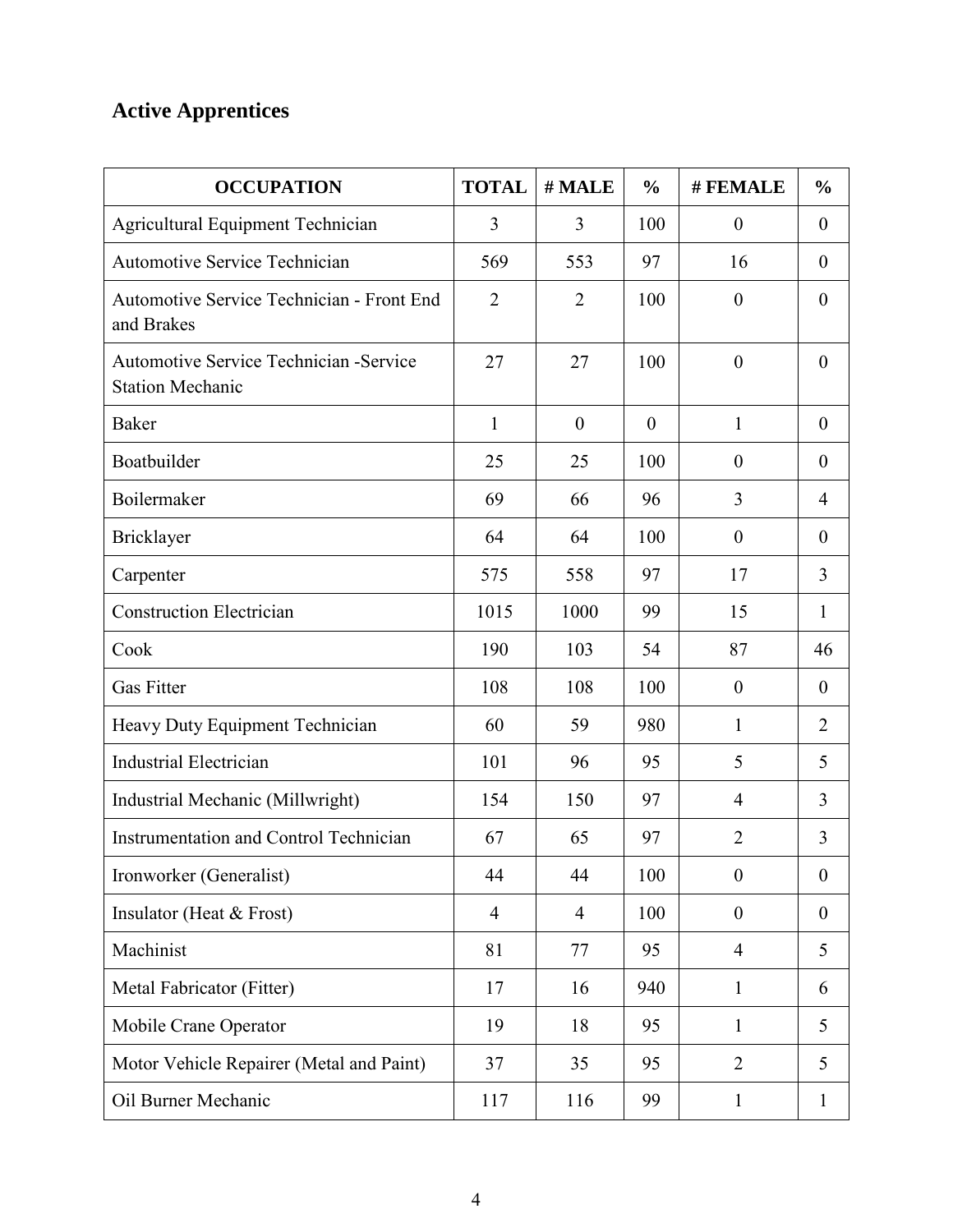| Painter and Decorator                            | 25   | 24   | 96  | 1              | $\overline{4}$ |
|--------------------------------------------------|------|------|-----|----------------|----------------|
| Plumber                                          | 400  | 392  | 98  | 8              | $\overline{2}$ |
| Power Engineer                                   | 143  | 136  | 95  | $\overline{7}$ | 5              |
| Powerline Technician                             | 79   | 78   | 99  | 1              | 1              |
| Refrigeration and Air Conditioning<br>Mechanic   | 120  | 119  | 99  | 1              | 1              |
| Refrigeration Plant Operator - Power<br>Engineer | 23   | 22   | 96  | 1              | $\overline{4}$ |
| <b>Restoration Stone Mason</b>                   | 6    | 5    | 83  | 1              | 17             |
| Sheet Metal Worker                               | 99   | 99   | 100 | 1              | 1              |
| Sprinkler System Installer                       | 55   | 55   | 100 | 1              | 1              |
| Steamfitter-Pipefitter                           | 423  | 408  | 96  | 15             | $\overline{4}$ |
| <b>Transport Trailer Technician</b>              | 1    | 1    | 100 | $\overline{0}$ | $\overline{0}$ |
| Truck and Transport Mechanic                     | 231  | 229  | 99  | $\overline{2}$ | 1              |
| Welder                                           | 90   | 83   | 92  | $\overline{7}$ | 8              |
| <b>TOTAL</b>                                     | 5044 | 4840 | 96  | 204            | 4              |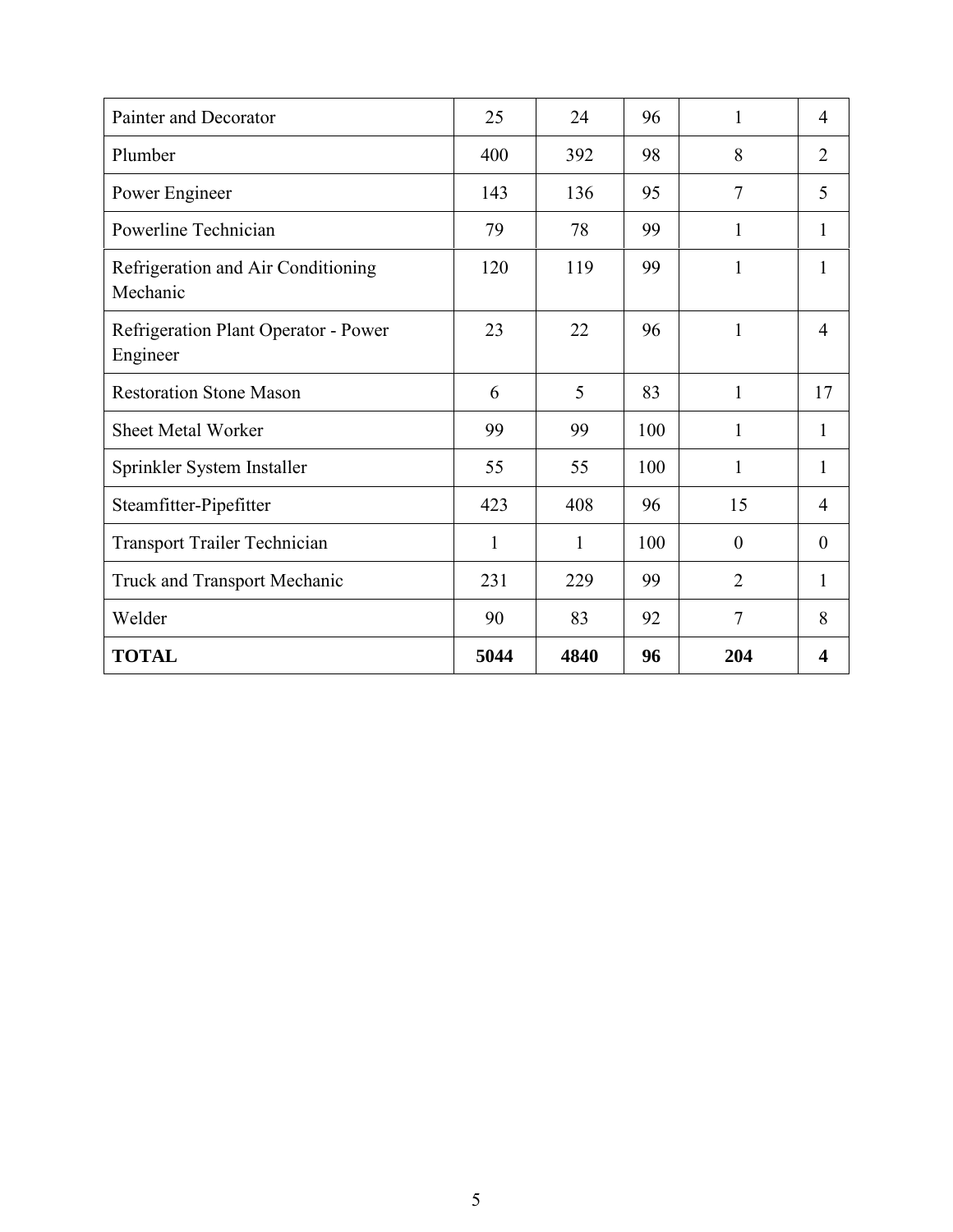#### <span id="page-5-0"></span>**New Registrations - Summary**

**NOTE:** All data presented is for the 2008 – 2009 reporting year unless otherwise stated.

In 2008 – 2009, 1509 new apprentices were registered of which 1445 were male and 64 were female. Registrations in the Automotive Service Technician and Construction Electrician occupations accounted for 0.3 % of all new registrations.

| <b>NEW REGISTRATIONS 2008-2009</b>                                 |                |               |                |                  |
|--------------------------------------------------------------------|----------------|---------------|----------------|------------------|
| <b>Trade</b>                                                       | <b>Actual</b>  | $\frac{6}{9}$ | <b>Male</b>    | Female           |
| <b>Automotive Service Technician</b>                               | 184            | .12           | 180            | 4                |
| Automotive Service Technician (Front End and<br>Brakes)            | $\mathbf{1}$   |               | 1              | $\overline{0}$   |
| <b>Automotive Service Technician (Service Station</b><br>Mechanic) | 8              | .01           | 8              | $\theta$         |
| <b>Baker</b>                                                       | $\mathbf{1}$   |               | $\mathbf{1}$   | $\boldsymbol{0}$ |
| Boilermaker                                                        | 33             | .02           | 32             | 1                |
| Bricklayer                                                         | 23             | .02           | 22             | $\mathbf{1}$     |
| Carpenter                                                          | 126            | .08           | 120            | 6                |
| <b>Construction Electrician</b>                                    | 267            | .18           | 262            | 5                |
| Cook                                                               | 67             | .04           | 38             | 29               |
| <b>Gas Fitter</b>                                                  | 49             | .03           | 49             | $\boldsymbol{0}$ |
| Heavy Duty Equipment Technician                                    | 25             | .02           | 24             | $\mathbf{1}$     |
| <b>Industrial Electrician</b>                                      | 34             | .02           | 33             | $\mathbf{1}$     |
| Industrial Mechanic (Millwright)                                   | 29             | .02           | 29             | $\overline{0}$   |
| <b>Instrumentation and Control Technician</b>                      | 27             | .02           | 27             | $\boldsymbol{0}$ |
| Ironworker (Generalist)                                            | 20             | .01           | 20             | $\boldsymbol{0}$ |
| Machinist                                                          | 25             | .02           | 23             | $\overline{2}$   |
| Metal Fabricator (Fitter)                                          | 9              | .01           | 8              | $\mathbf{1}$     |
| Mobile Crane Operator                                              | 19             | 01            | 18             | $\mathbf{1}$     |
| Motor Vehicle Body Repairer (Metal and Paint)                      | 15             | .01           | 14             | $\mathbf{1}$     |
| Oil Burner Mechanic                                                | 22             | .01           | 21             | $\mathbf{1}$     |
| Plumber                                                            | 122            | .08           | 120            | $\overline{2}$   |
| Power Engineer                                                     | 36             | .02           | 35             | $\mathbf{1}$     |
| Powerline Technician (Lineman)                                     | 24             | .02           | 24             | $\boldsymbol{0}$ |
| Refrigeration and Air Conditioning Mechanic                        | 34             | .02           | 33             | $\mathbf{1}$     |
| <b>Refrigeration Plant Operator</b>                                | $\overline{4}$ |               | $\overline{4}$ | $\boldsymbol{0}$ |
| <b>Sheet Metal Worker</b>                                          | 28             | .02           | 28             | $\boldsymbol{0}$ |
| Sprinkler System Installer                                         | 22             | .01           | 22             | $\boldsymbol{0}$ |
| Steamfitter-Pipefitter                                             | 155            | .10           | 151            | $\overline{4}$   |
| Truck and Transport Mechanic                                       | 63             | .04           | 63             | $\overline{0}$   |
| Welder                                                             | 36             | .02           | 34             | $\overline{2}$   |
| <b>TOTAL</b>                                                       | 1509           | <b>100</b>    | 1445           | 64               |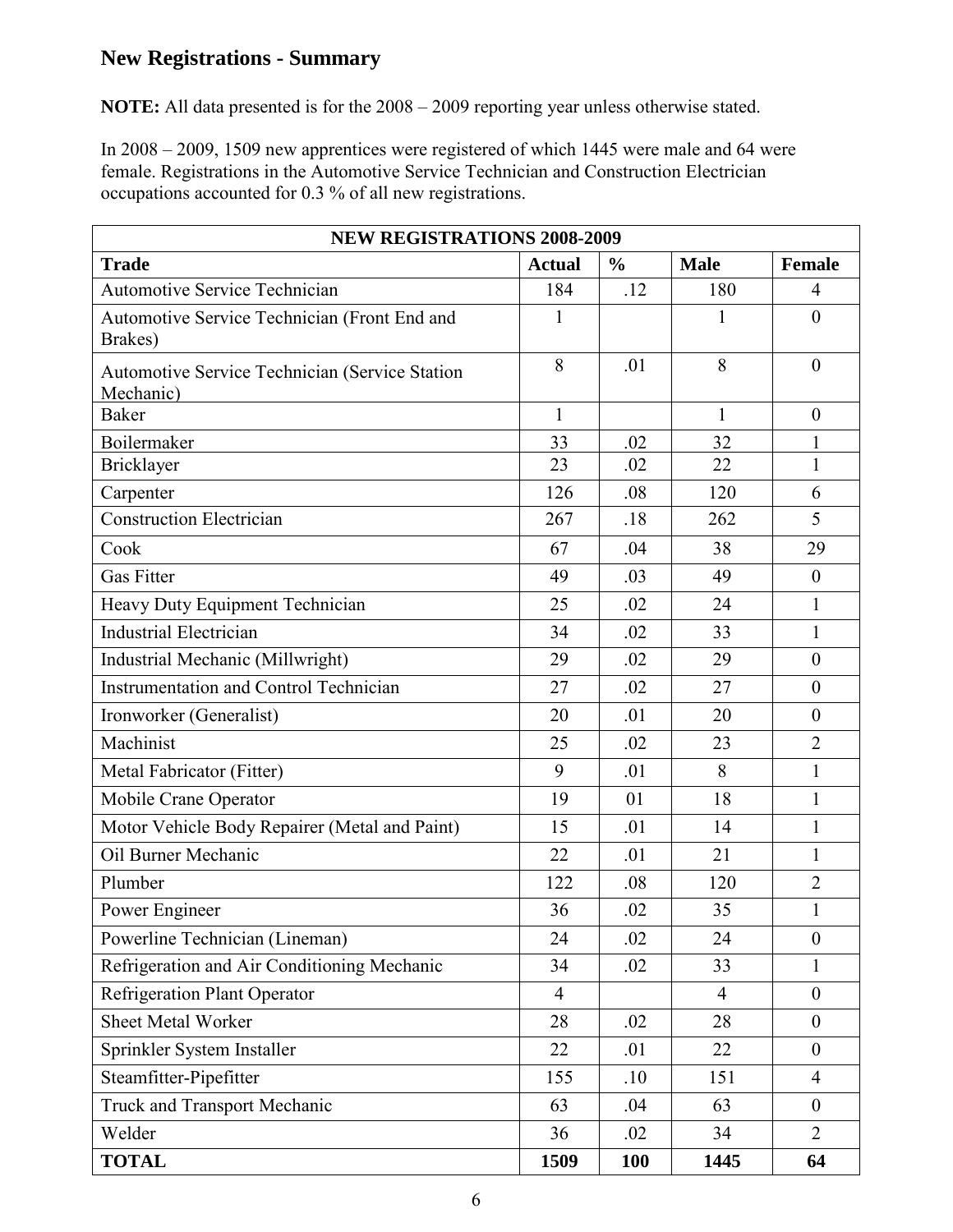## <span id="page-6-0"></span>**New Registrations - Average Age**

The average age of the 1509 apprentices who registered last year is 29.1 years.

| <b>OCCUPATION</b>                                                  | <b>TOTAL</b>   | <b>AVERAGE AGE</b> |
|--------------------------------------------------------------------|----------------|--------------------|
| <b>Automotive Service Technician</b>                               | 184            | 26.3               |
| Automotive Service Technician (Front End and<br>Brakes)            | $\mathbf{1}$   | 31                 |
| <b>Automotive Service Technician (Service Station</b><br>Mechanic) | 8              | 26.3               |
| <b>Baker</b>                                                       | $\mathbf{1}$   | 38                 |
| Boilermaker                                                        | 33             | 27                 |
| Bricklayer                                                         | 23             | 24.7               |
| Carpenter                                                          | 126            | 25.5               |
| <b>Construction Electrician</b>                                    | 267            | 26.7               |
| Cook                                                               | 67             | 30                 |
| <b>Gas Fitter</b>                                                  | 49             | 35.8               |
| Heavy Duty Equipment Technician                                    | 25             | 24.8               |
| <b>Industrial Electrician</b>                                      | 34             | 30.2               |
| Industrial Mechanic (Millwright)                                   | 29             | 30.4               |
| <b>Instrumentation and Control Technician</b>                      | 27             | 27.6               |
| Ironworker (Generalist)                                            | 20             | 28.6               |
| Machinist                                                          | 25             | 26.3               |
| Metal Fabricator (Fitter)                                          | 9              | 24.4               |
| Mobile Crane Operator                                              | 19             | 33.2               |
| Motor Vehicle Body Repairer (Metal and Paint)                      | 15             | 25.9               |
| Oil Burner Mechanic                                                | 22             | 33.8               |
| Plumber                                                            | 122            | 27.6               |
| Power Engineer                                                     | 36             | 33.7               |
| Powerline Technician                                               | 24             | 27.8               |
| Refrigeration and Air Conditioning Mechanic                        | 34             | 25.9               |
| Refrigeration Plant Operator - Stationary Engineer                 | $\overline{4}$ | 41.2               |
| <b>Sheet Metal Worker</b>                                          | 28             | 29.9               |
| Sprinkler System Installer                                         | 22             | 26                 |
| Steamfitter-Pipefitter                                             | 155            | 28.6               |
| <b>Truck and Transport Mechanic</b>                                | 63             | 28.6               |
| Welder                                                             | 36             | 26.6               |
| <b>TOTAL</b>                                                       | 1509           | 29.1               |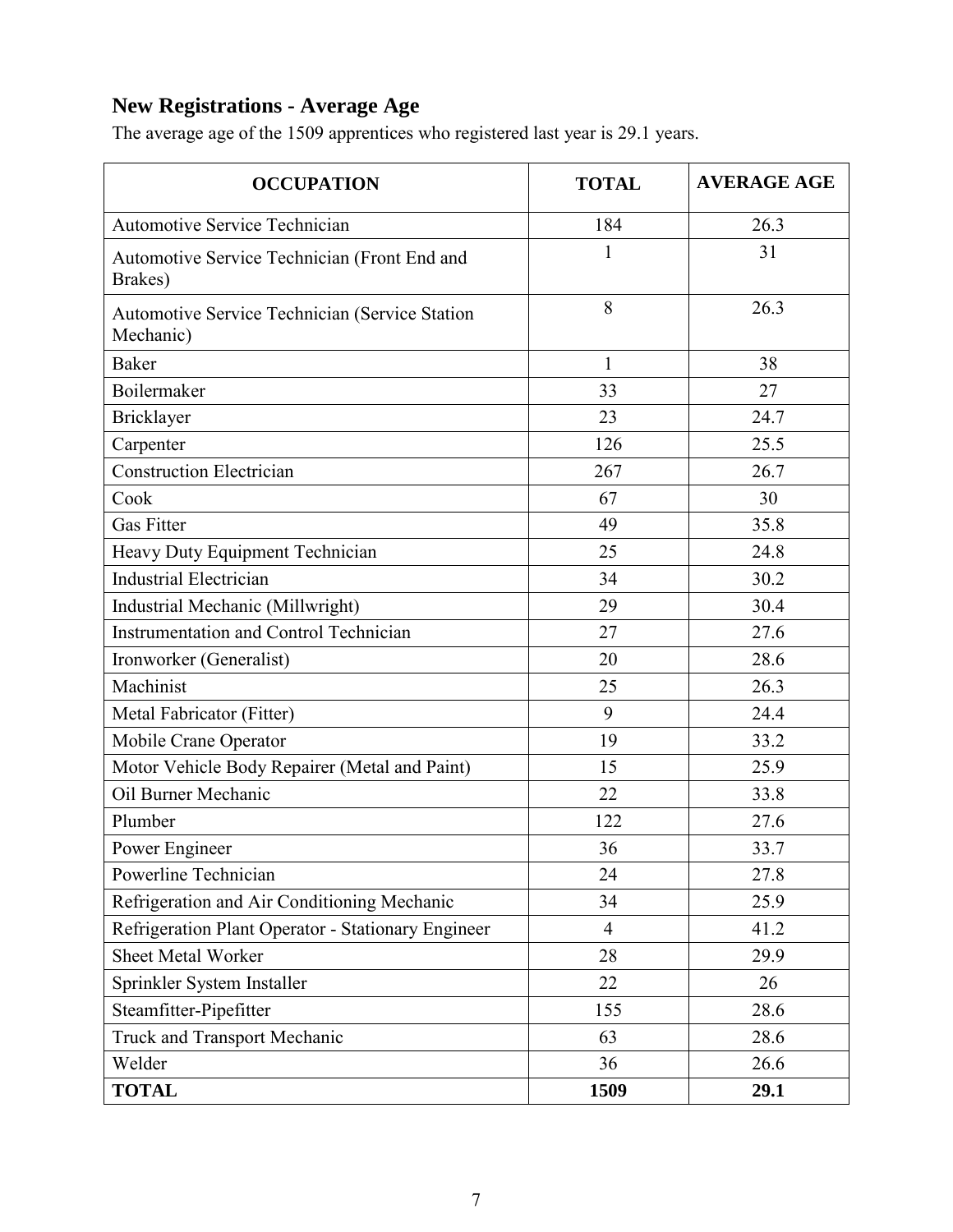## <span id="page-7-0"></span>**Cancellations**

593 apprentices were cancelled from the Apprenticeship Program for various reasons.

| <b>REASON FOR CANCELLATION</b>                    | <b>NUMBER</b> | <b>PERCENTAGE</b> |
|---------------------------------------------------|---------------|-------------------|
| <b>Employer Termination of Agreement Progress</b> | 110           | .19               |
| Unable to Locate                                  | 100           | .17               |
| Left the Province                                 | 32            | .04               |
| Not Trade Employed                                | 40            | .07               |
| <b>Insufficient Theory</b>                        | 78            | .13               |
| Transfer of Apprenticeship                        | 39            | .07               |
| Left the Employer                                 | 27            | .05               |
| At own request                                    | 44            | .07               |
| <b>Excessive Time in Trade</b>                    | 105           | .18               |
| Other                                             | 18            | .03               |
| <b>TOTAL</b>                                      | 593           | 100%              |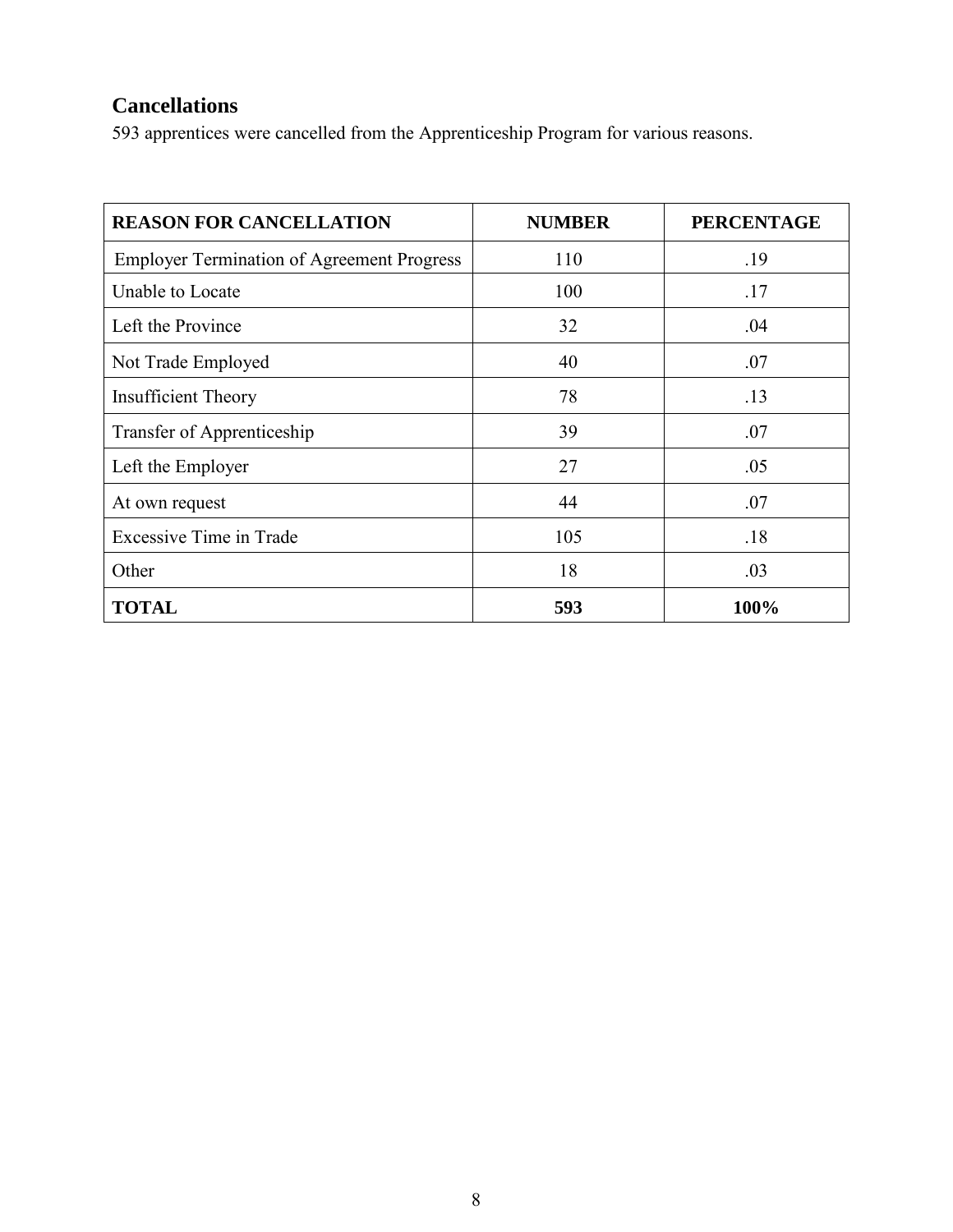#### <span id="page-8-0"></span>**Certificates of Qualification Issued**

Certificates of Qualification are issued to apprentices who have successfully completed an apprenticeship program and to trade qualifiers who have met all the requirements of a trade and have passed the certification examination.

In 2008 – 2009, 854 Certificates of Qualification (CQs) were issued. Of these, 474 were issued to completed apprentices, and 341 were issued to trade qualifiers. The remaining certificates were issued to Certificate of Qualification holders from other jurisdictions who qualified for Nova Scotia certification.

| <b>CERTIFICATES OF QUALIFICATION ISSUED</b>               |               |               |                  |               |                  |               |                                                  |  |
|-----------------------------------------------------------|---------------|---------------|------------------|---------------|------------------|---------------|--------------------------------------------------|--|
| Certificates Issued                                       | 2003-<br>2004 | 2004-<br>2005 | $2005 -$<br>2006 | 2006-<br>2007 | $2007 -$<br>2008 | 2008-<br>2009 | <b>Change</b><br>from<br><b>Previous</b><br>Year |  |
| Completed<br>Apprentices                                  | 408           | 454           | 524              | 475           | 454              | 474           | $+20$                                            |  |
| <b>Trade Qualifiers</b>                                   | 200           | 223           | 201              | 242           | 355              | 341           | $-14$                                            |  |
| Certificate Holders<br>from Other<br><b>Jurisdictions</b> | 40            | 41            | 34               | 28            | 31               | 39            | $+8$                                             |  |
| <b>TOTAL</b>                                              | 648           | 719           | 759              | 745           | 838              | 854           | $+14$                                            |  |

**Since 1937, a total of approximately 55,000 Certificates of Qualification have been issued in the Province of Nova Scotia.**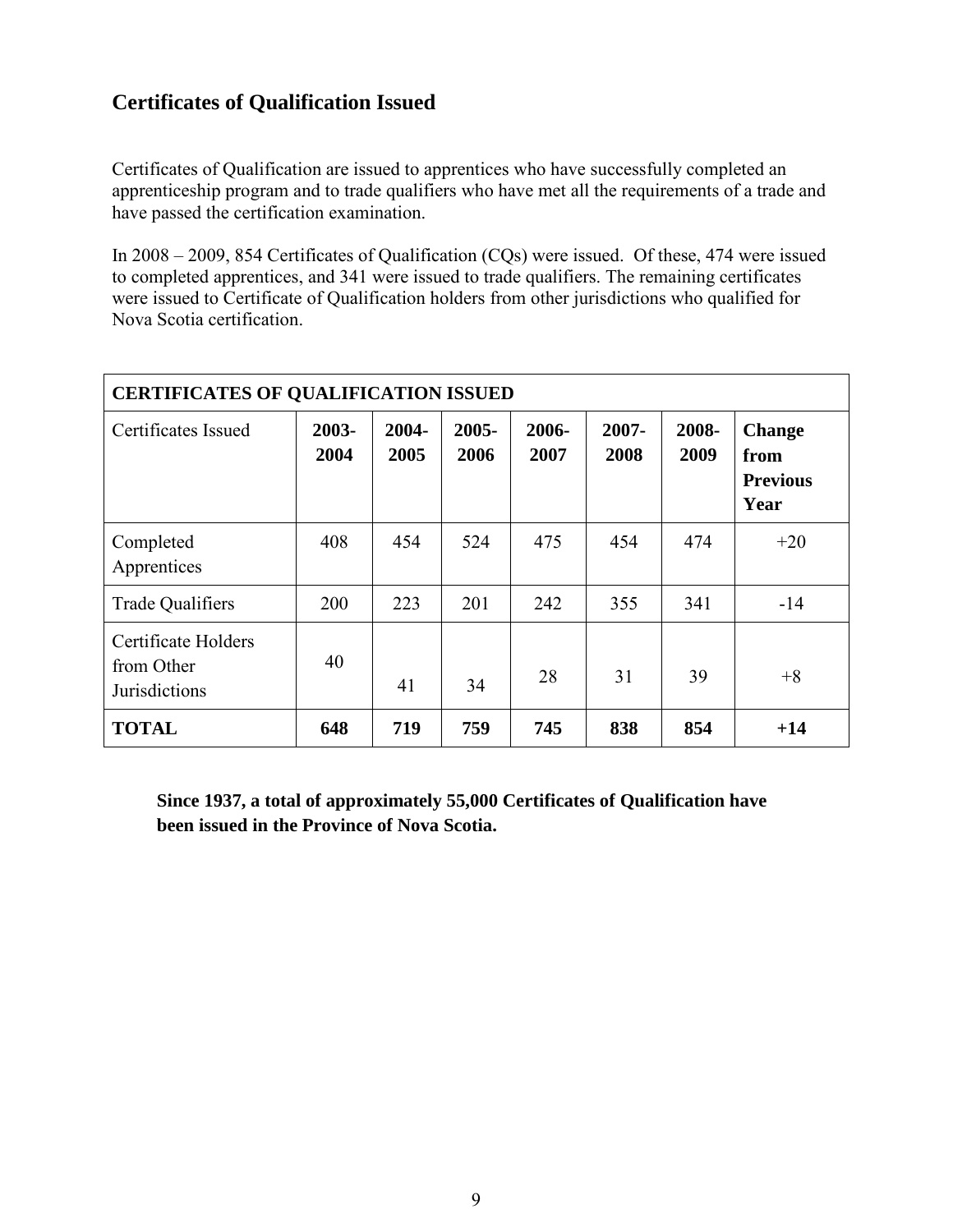#### <span id="page-9-0"></span>**Technical Training**

In 2008 – 2009, 2199 apprentices attended technical training at the Nova Scotia Community College. In addition, 432 apprentices registered for technical training on the Internet through the Virtual Campus and 22 apprentices accessed training through their labour organization.

| <b>TECHNICAL TRAINING</b>                 |               |               |               |               |               |               |                                                  |  |  |
|-------------------------------------------|---------------|---------------|---------------|---------------|---------------|---------------|--------------------------------------------------|--|--|
| <b>Facility</b>                           | 2003-<br>2004 | 2004-<br>2005 | 2005-<br>2006 | 2006-<br>2007 | 2007-<br>2008 | 2008-<br>2009 | <b>Change</b><br>from<br><b>Previous</b><br>Year |  |  |
| <b>UCCB</b>                               | 233           | 205           | N/A           | N/A           | N/A           | N/A           |                                                  |  |  |
| <b>NSCC</b>                               | 1218          | 1250          | 1770          | 1876          | 2112          | 2199          | $+87$                                            |  |  |
| <b>UA</b><br>Plumbers $\&$<br>Pipefitters | 23            | 51            | 30            | 19            | 7             | 22            | $+15$                                            |  |  |
| Virtual<br>Campus<br>(NSCC)               | 617           | 672           | 472           | *380          | 421           | 432           | $+11$                                            |  |  |
| <b>TOTAL</b>                              | 2091          | 2178          | 2272          | 2275          | 2540          | 2653          | $+113$                                           |  |  |

- \* This number is reduced from last year's figure due to a change in the method used to report apprentices accessing training at the Virtual Campus. In the past, the number reported included all apprentices who were actively engaged in training during the fiscal year. Due to the three-month time limit for course completion, apprentices who started prior to the start of the fiscal period but were still active in the current period were included in the count which created an overlap from the previous year. The new reporting method will show only apprentices who registered for on-line training in the current fiscal year.
- NOTE: As of September 2005, all apprenticeship courses previously offered at the University College of Cape Breton were transferred to the Nova Scotia Community College.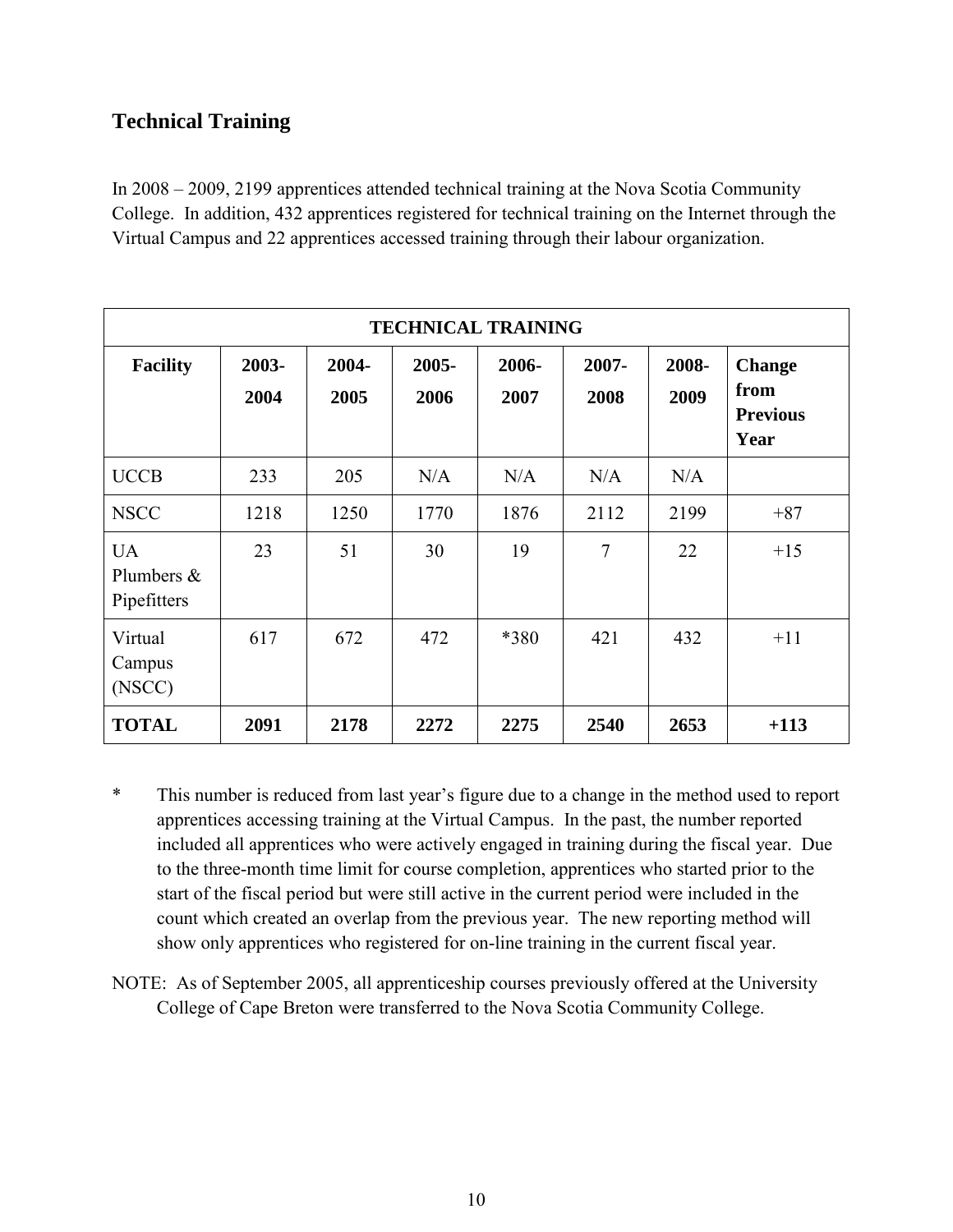# <span id="page-10-0"></span>**Completions (Graduates)**

| <b>COMPLETIONS (GRADUATES) OF THE PROGRAM</b>                      |                  |                |                  |  |  |  |  |
|--------------------------------------------------------------------|------------------|----------------|------------------|--|--|--|--|
| Occupation                                                         | <b>Graduates</b> | <b>Male</b>    | <b>Female</b>    |  |  |  |  |
| Agricultural Equipment Technician                                  | $\mathbf{1}$     | $\mathbf{1}$   | $\boldsymbol{0}$ |  |  |  |  |
| <b>Automotive Service Technician</b>                               | 46               | 44             | $\overline{2}$   |  |  |  |  |
| Automotive Service Technician – Front End $\&$<br><b>Brakes</b>    | $\mathbf{1}$     | $\mathbf{1}$   | $\boldsymbol{0}$ |  |  |  |  |
| <b>Automotive Service Technician (Service Station</b><br>Mechanic) | 45               | 45             | $\boldsymbol{0}$ |  |  |  |  |
| <b>Boat Builder</b>                                                | $\mathbf{1}$     | $\mathbf{1}$   | $\boldsymbol{0}$ |  |  |  |  |
| Boilermaker                                                        | 14               | 14             | $\boldsymbol{0}$ |  |  |  |  |
| <b>Bricklayer</b>                                                  | 5                | 5              | $\boldsymbol{0}$ |  |  |  |  |
| Carpenter                                                          | 25               | 23             | $\overline{2}$   |  |  |  |  |
| <b>Construction Electrician</b>                                    | 103              | 102            | $\mathbf{1}$     |  |  |  |  |
| Cook                                                               | 9                | 3              | 6                |  |  |  |  |
| <b>Gas Fitter</b>                                                  | 25               | 24             | $\mathbf{1}$     |  |  |  |  |
| Heavy Duty Equipment Technician                                    | 14               | 14             | $\boldsymbol{0}$ |  |  |  |  |
| <b>Industrial Electrician</b>                                      | 5                | $\overline{4}$ | $\mathbf{1}$     |  |  |  |  |
| Industrial Mechanic (Millwright)                                   | 11               | 11             | $\boldsymbol{0}$ |  |  |  |  |
| Ironworker (Generalist)                                            | 11               | 11             | $\boldsymbol{0}$ |  |  |  |  |
| Machinist                                                          | 10               | 10             | $\boldsymbol{0}$ |  |  |  |  |
| Metal Fabricator (Fitter)                                          | $\mathbf{1}$     | $\mathbf{1}$   | $\boldsymbol{0}$ |  |  |  |  |
| Motor Vehicle Body Repairer (Metal and Paint)                      | 3                | $\overline{3}$ | $\boldsymbol{0}$ |  |  |  |  |
| Oil Burner Mechanic                                                | 10               | 10             | $\boldsymbol{0}$ |  |  |  |  |
| Plumber                                                            | 44               | 44             | $\boldsymbol{0}$ |  |  |  |  |
| Power Engineer                                                     | 24               | 24             | $\boldsymbol{0}$ |  |  |  |  |
| Powerline Technician                                               | 3                | $\overline{3}$ | $\boldsymbol{0}$ |  |  |  |  |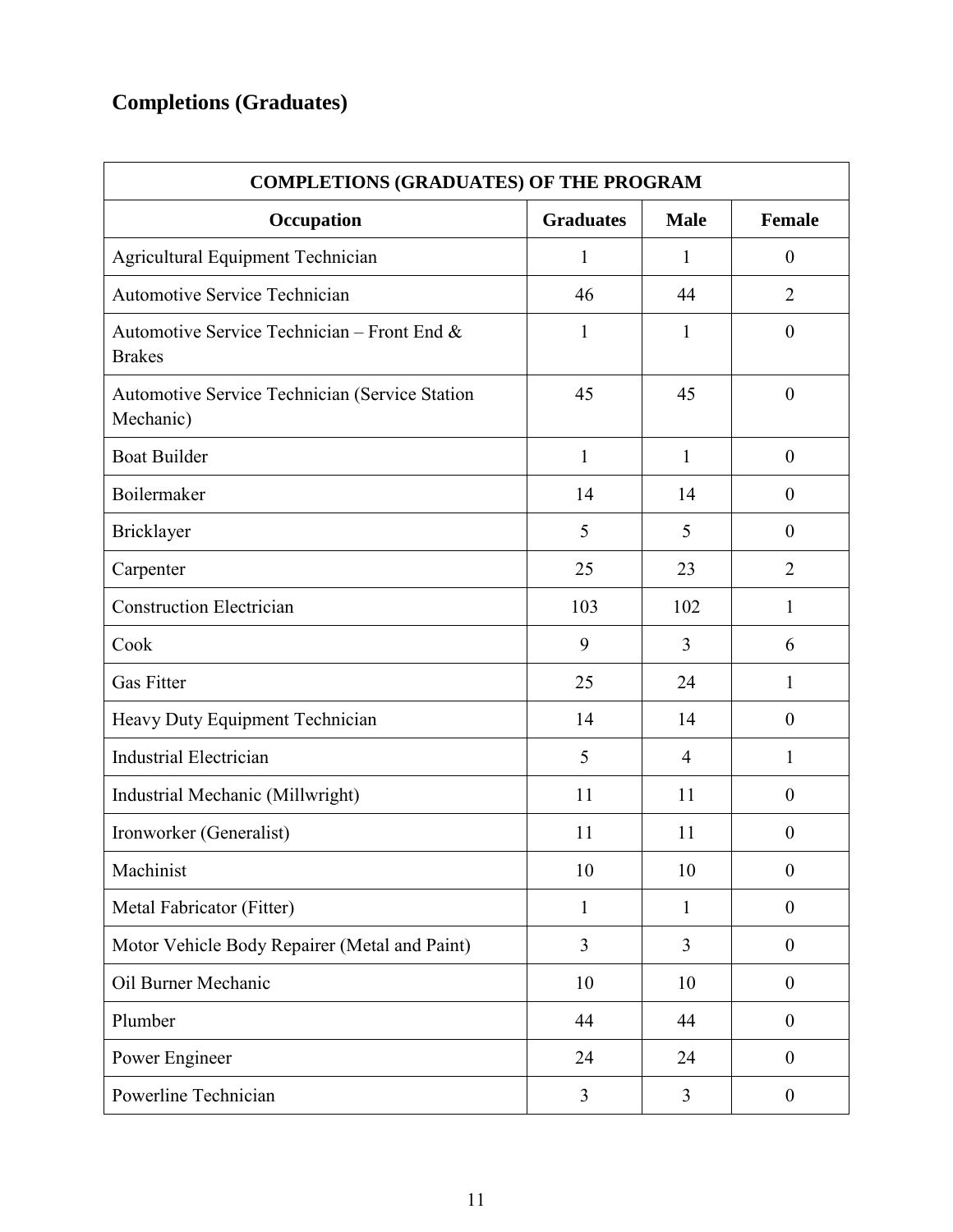| Refrigeration & Air Conditioning Mechanic | 4   |     |    |
|-------------------------------------------|-----|-----|----|
| <b>Sheet Metal Worker</b>                 | 12  | 12  |    |
| Sprinkler System Installer                | 7   |     |    |
| Steamfitter-Pipefitter                    | 24  | 23  |    |
| <b>Truck and Transport Mechanic</b>       | 26  | 26  |    |
| Welder                                    | 13  | 13  |    |
| <b>TOTAL</b>                              | 497 | 483 | 14 |

#### <span id="page-11-0"></span>**Examinations Written**

During 2008 – 2009, a total of 1395 clients wrote various apprenticeship progress and certification examinations. Of that total, 120 clients wrote progress examinations, 1241 apprentices and trade qualifiers wrote certification examinations, and 34 practical examinations were administered in the Gas Fitter occupation.

<span id="page-11-1"></span>

| <b>EXAMINATIONS WRITTEN</b>   |               |               |               |               |               |               |                                                  |  |
|-------------------------------|---------------|---------------|---------------|---------------|---------------|---------------|--------------------------------------------------|--|
| <b>Examinations</b>           | 2003-<br>2004 | 2004-<br>2005 | 2005-<br>2006 | 2006-<br>2007 | 2007-<br>2008 | 2008-<br>2009 | <b>Change</b><br>from<br><b>Previous</b><br>Year |  |
| Progress Examinations         | 143           | 98            | 105           | 132           | 135           | 120           | $-15$                                            |  |
| Certification<br>Examinations | 902           | 941           | 1080          | 1065          | 1138          | 1241          | $+103$                                           |  |
| Practical                     | 44            | 27            | 16            | 18            | 26            | 34            | $+8$                                             |  |
| Examinations                  |               |               |               |               |               |               |                                                  |  |
| <b>TOTAL</b>                  | 1089          | 1066          | 1201          | 1215          | 1299          | 1395          | $+96$                                            |  |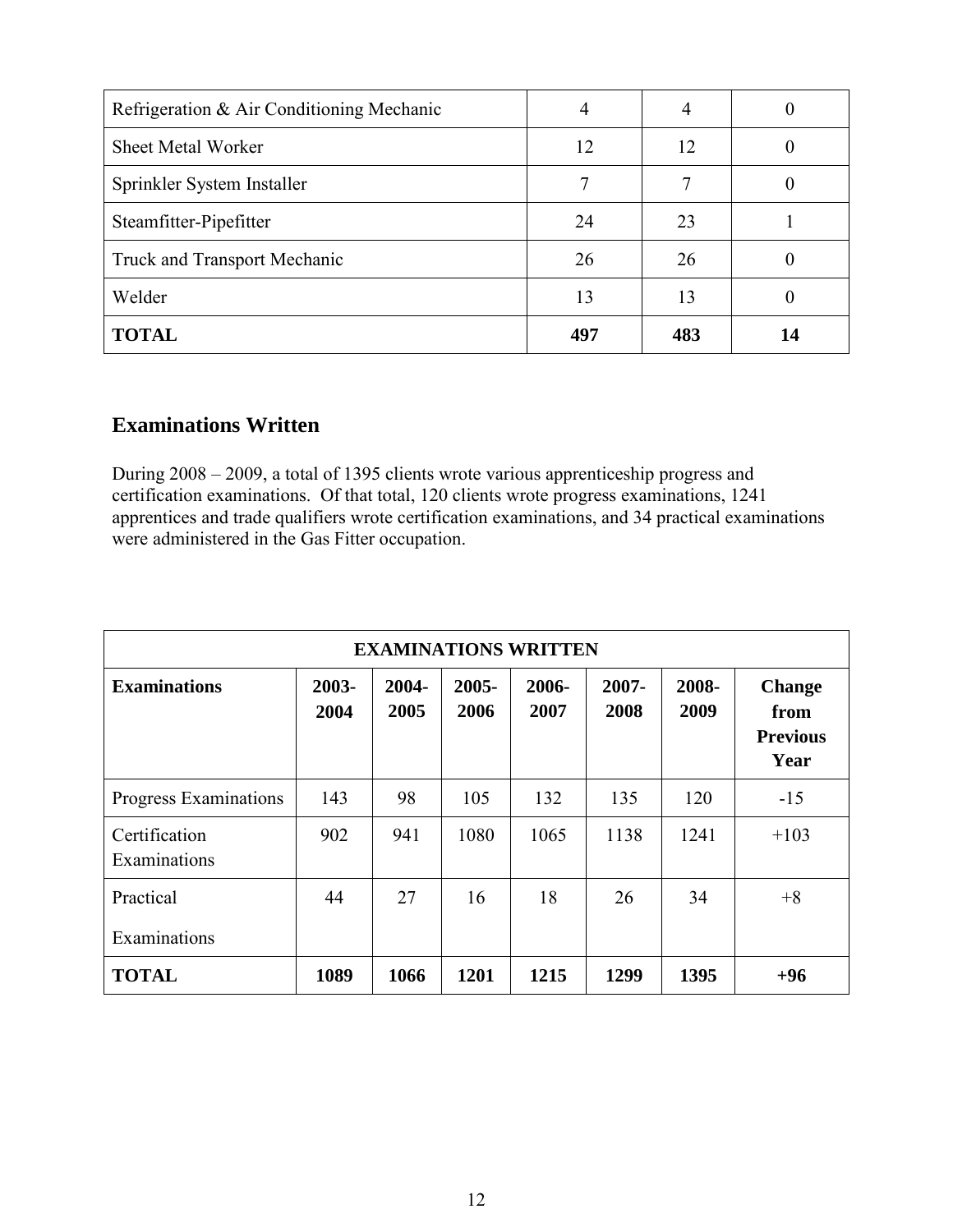#### **Progress Examinations**

A total of 120 progress examinations were written during 2008 – 2009. Apprentices wrote 106 examinations with a pass rate of 89% (94 passed). Non-apprentices, including pre-employment and placement candidates (challenge examinations to determine placement of candidates in the Apprenticeship Program), wrote 14 examinations with a pass rate of 36% (5 passed).

#### <span id="page-12-0"></span>**Certification Examinations**

A total of 1241 clients wrote certification examinations during 2008 – 2009. Completed apprentices wrote 700 examinations with a pass rate of 66% (462 passed). Trade qualifiers wrote 541 examinations with a pass rate of 58% (315 passed). The success rate for trade qualifiers increases proportionately to the amount of skills upgrade training they receive.

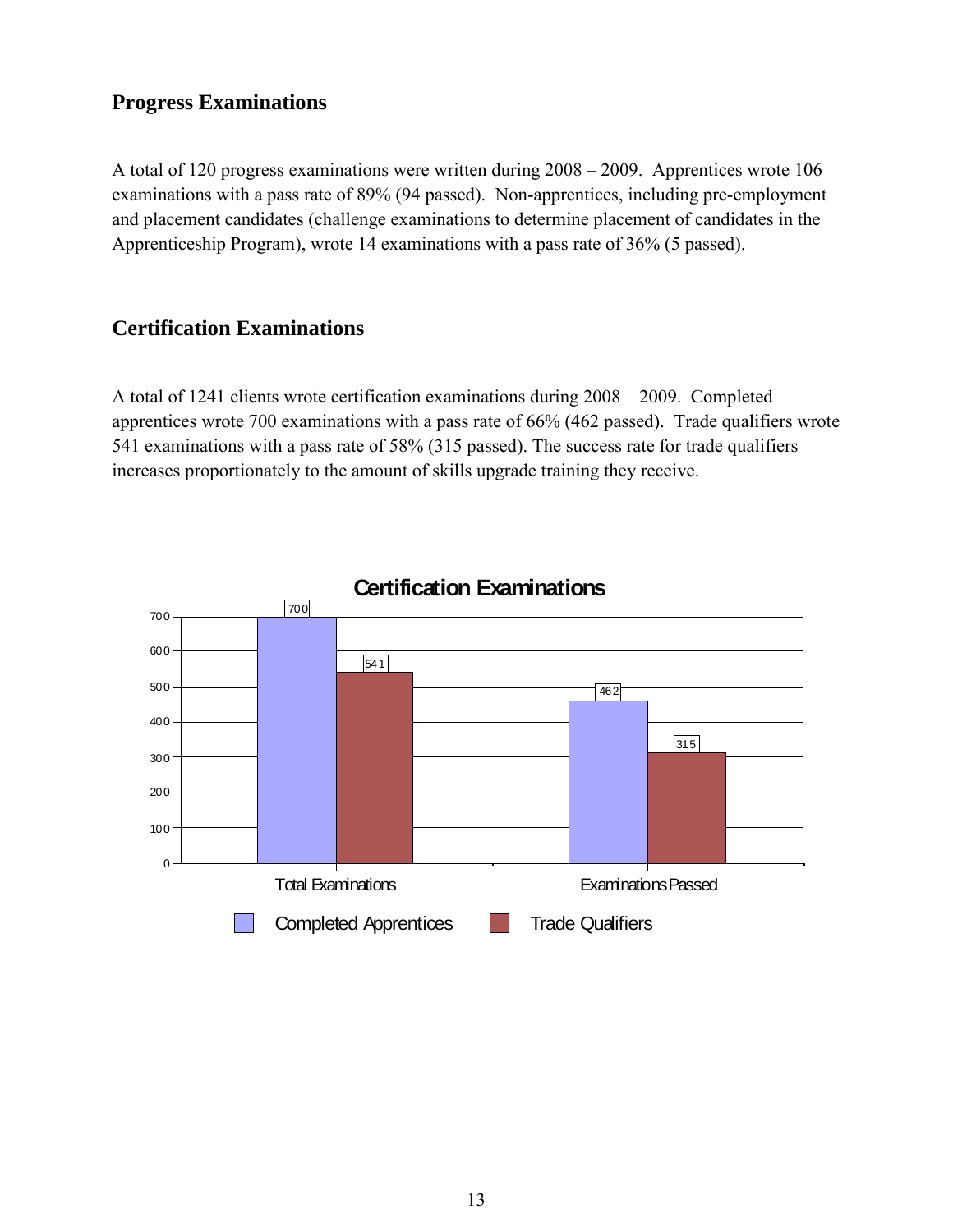#### <span id="page-13-0"></span>**Interprovincial Red Seals Issued**

The Interprovincial Standards (Red Seal) Program was established to provide greater worker mobility across Canada. It allows qualified tradespersons to practice their trades in any province or territory of Canada where the trade is designated without having to write further examinations. A total of 742 Interprovincial Red Seals were issued to qualifying candidates during the calendar year 2008. Of this number, completed apprentices received 419 Red Seals and trade qualifiers received 323.

| <b>INTERPROVINCIAL RED SEALS ISSUED</b> |      |      |      |      |      |      |                                                  |
|-----------------------------------------|------|------|------|------|------|------|--------------------------------------------------|
| Red Seals Issued *                      | 2003 | 2004 | 2005 | 2006 | 2007 | 2008 | <b>Change</b><br>from<br><b>Previous</b><br>Year |
| Completed<br>Apprentices                | 403  | 417  | 474  | 435  | 401  | 419  | $+18$                                            |
| Trade Qualifiers                        | 137  | 165  | 111  | 276  | 231  | 323  | $+92$                                            |
| <b>TOTAL</b>                            | 540  | 582  | 585  | 711  | 632  | 742  | $+110$                                           |



**\* Red Seal Statistics as reported by Statistics Canada are based on the calendar year, January to December. This accounts for variances between this table and the previous table.**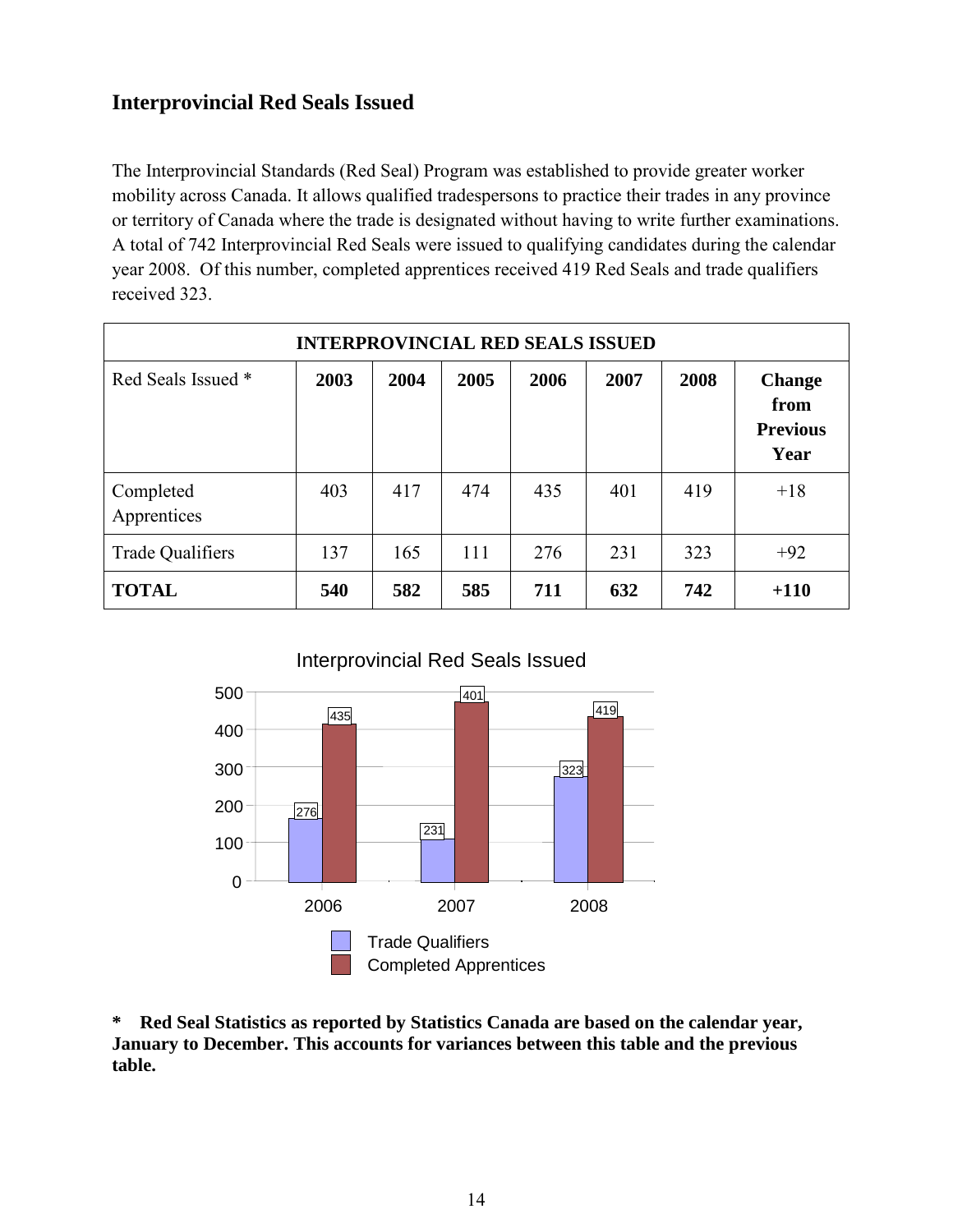#### <span id="page-14-0"></span>**Trade Qualification (Section 30) Applications**

- 1. Section 30 of the General Regulations under the *Apprenticeship and Trades Qualifications Act* provides the opportunity for long-time trade practitioners to receive certification if they meet defined criteria:
- employed in the trade for the period set out in the Trade Regulations;
- recommended for a Certificate of Qualification by two persons who are competent in the trade and who have vouched for the candidate's skills and experience;
- competent in the skills of the trade, as determined by the Director;
- write and pass the certification examination.
- 2. During the fiscal year 2008 2009, 342 trade qualifiers applied under Section 30 of the General Regulations to write certification examinations. Review Committees assessed 342 and 337 were approved, 1 was denied and 4 applications are pending. It is estimated that each application requires 4 person days to process.

| <b>SECTION 30 (TRADE QUALIFIERS) APPLICATIONS</b> |       |       |                |                |                |       |                      |
|---------------------------------------------------|-------|-------|----------------|----------------|----------------|-------|----------------------|
| <b>Applications</b>                               | 2003- | 2004- | $2005 -$       | 2006-<br>2007- |                | 2008- | <b>Change from</b>   |
|                                                   | 2004  | 2005  | 2006           | 2007           | 2008           | 2009  | <b>Previous Year</b> |
| Reviewed                                          | 287   | 138   | 223            | 226            | 242            | 342   | $+100$               |
| Approved                                          | 274   | 128   | 221            | 224            | 258            | 337   | $+79$                |
| Denied                                            | 13    | 10    | $\overline{2}$ | $\overline{2}$ | $\overline{2}$ |       | - 1                  |